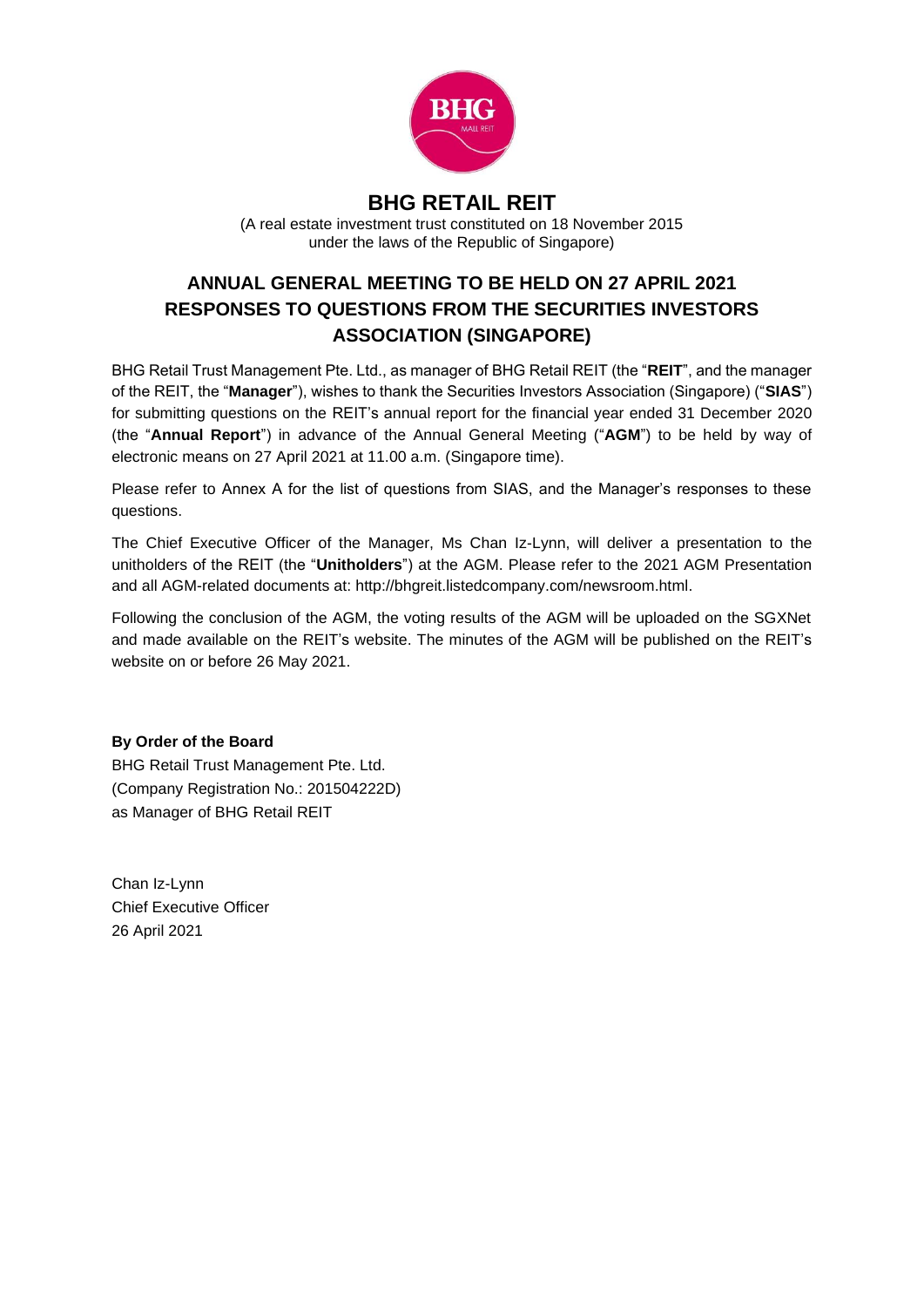#### **Important Notice**

The past performance of BHG Retail REIT (the "**REIT**") is not indicative of future performance. The listing of the units in the REIT ("**Units**") on the Singapore Exchange Securities Trading Limited (the "**SGX-ST**") does not guarantee a liquid market for the Units. The value of the Units and the income derived from them may fall as well as rise. Units are not obligations of, deposits in, or guaranteed by, BHG Retail Trust Management Pte. Ltd., as manager of the REIT (the "**Manager**"), or any of its affiliates. An investment in the Units is subject to investment risks, including the possible loss of the principal amount invested. Investors have no right to request that the Manager redeem or purchase their Units while the Units are listed on the SGX-ST. It is intended that holders of Units may only deal in their Units through trading on the SGX-ST.

This announcement is for information only and does not constitute an invitation or offer to acquire, purchase or subscribe for the Units.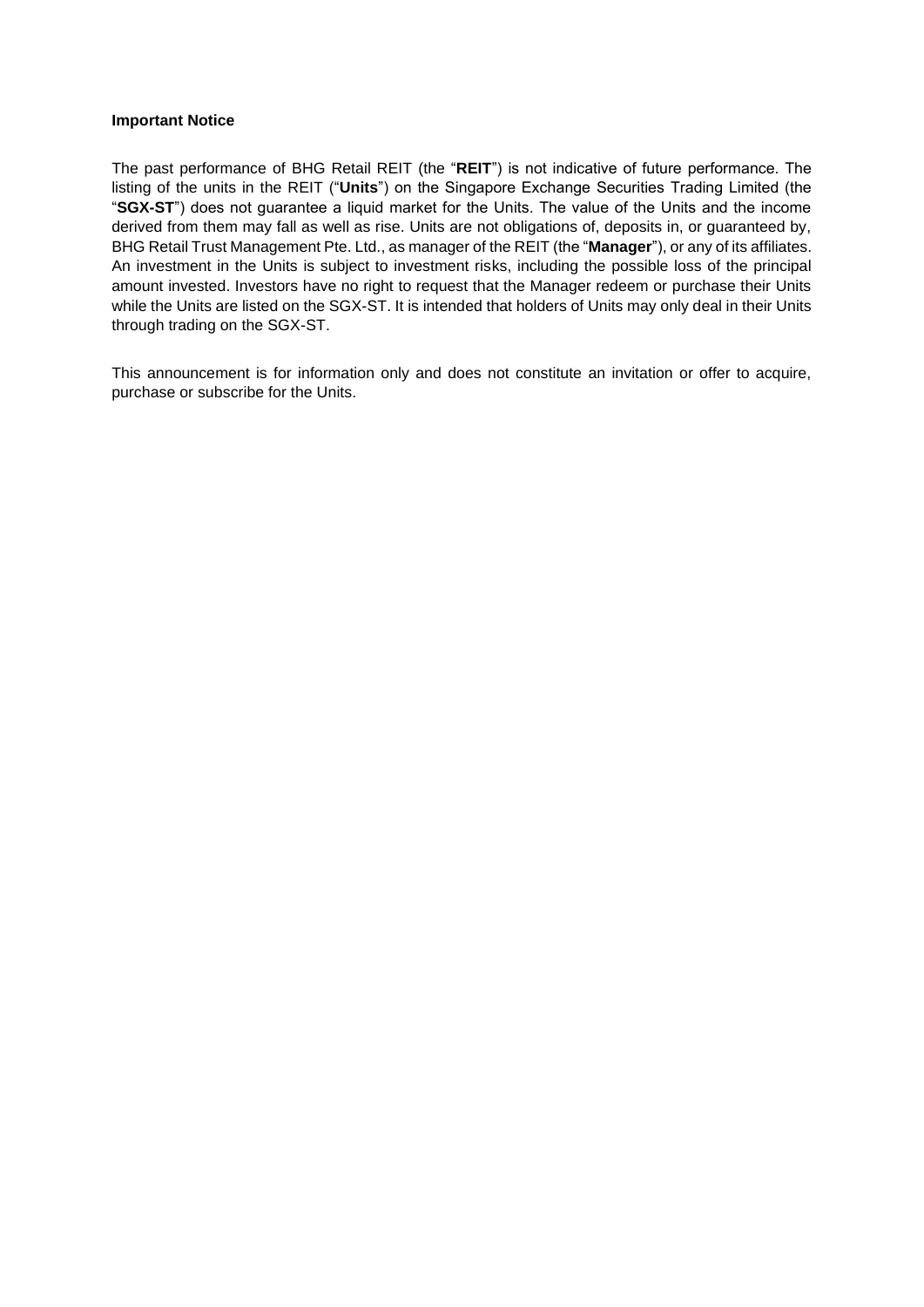|       | <b>Question 1</b>                                                                                                                                                                                                                                                                                                                                                                                                                                                                                                                                                                                                                                                                                                                                                                                                                                                                                                                                                                                                                                                                                                                                    |  |
|-------|------------------------------------------------------------------------------------------------------------------------------------------------------------------------------------------------------------------------------------------------------------------------------------------------------------------------------------------------------------------------------------------------------------------------------------------------------------------------------------------------------------------------------------------------------------------------------------------------------------------------------------------------------------------------------------------------------------------------------------------------------------------------------------------------------------------------------------------------------------------------------------------------------------------------------------------------------------------------------------------------------------------------------------------------------------------------------------------------------------------------------------------------------|--|
| (i)   | As shown in page 42 of the Annual Report, the REIT's revenue for the financial year<br>ended 31 December 2020 ("FY2020") decreased by 24% in local currency term, slipping<br>to RMB303.1 million. The REIT offered relief arrangements such as rental rebate to<br>qualifying tenants to help them tide over the COVID-19 disruption, and to reinforce the<br>long-term partnerships.                                                                                                                                                                                                                                                                                                                                                                                                                                                                                                                                                                                                                                                                                                                                                               |  |
|       | How did the Manager determine which tenants qualified for rental relief? What was the<br>total amount of rental relief given to its tenants?                                                                                                                                                                                                                                                                                                                                                                                                                                                                                                                                                                                                                                                                                                                                                                                                                                                                                                                                                                                                         |  |
|       | The purpose of the rental relief is to support our tenants and help them through this challenging<br>period amidst the pandemic. The qualification for rental relief is based on a list of criteria where<br>for example, tenants with no intention to renew or those with rental arrears are precluded from<br>the rental relief scheme.                                                                                                                                                                                                                                                                                                                                                                                                                                                                                                                                                                                                                                                                                                                                                                                                            |  |
| (ii)  | On 15 November 2020, the REIT announced that it had agreed with Beijing Hualian<br>Hypermarket Co., Ltd. ("BHH") to terminate the existing lease agreement at Wanliu Mall<br>and enter into a new 20-year lease agreement with a wholly-owned subsidiary of BHH,<br>Beijing Hualian Life Supermarket Co., Ltd. (the "Announcement"). In relation to the lease<br>of a total of about 4,180.3 square metres ("sqm") (a decrease from 7,231.8 sqm<br>previously). As at 31 December 2020, the occupancy of Wanliu Mall decreased from<br>96.2% to 92.7%. In the Announcement, it was stated that the Manager expects to achieve<br>positive rental reversion for the REIT based on the Manager's estimates of the rent which<br>could be derived from new incoming tenants of the space returned by BHH. On page 50<br>of the Annual Report, the Manager has stated that the returned space has been rezoned<br>for 19 new retail and food and beverage ("F&B") tenants.<br>Can the Manager let the Unitholders know the success it has had to lease out the space<br>returned by BHH? What is the current occupancy rate of Wanliu Mall? What was the |  |
|       | increase in rental achieved?<br>The repurposing and parceling out of the recovered area is going as planned and the completion<br>of which is expected to invigorate the basement one area and achieve positive rental reversion.<br>With the progress of the aforementioned, the occupancy rate of Wanliu Mall has remained<br>stable and Wanliu Mall has seen rental improvement which the REIT and its Unitholders will<br>further enjoy upon the completion of the resizing exercise.                                                                                                                                                                                                                                                                                                                                                                                                                                                                                                                                                                                                                                                            |  |
| (iii) | Hefei Mengchenglu's relatively low occupancy rate of 81.7% (down from 95.1%) has been<br>attributed to an ongoing tenancy rejuvenation (page 50 of the Annual Report -<br><b>Operations review).</b>                                                                                                                                                                                                                                                                                                                                                                                                                                                                                                                                                                                                                                                                                                                                                                                                                                                                                                                                                 |  |
|       | Can the Manager help the Unitholders understand the progress made in the tenancy<br>rejuvenation efforts? When will it be completed?                                                                                                                                                                                                                                                                                                                                                                                                                                                                                                                                                                                                                                                                                                                                                                                                                                                                                                                                                                                                                 |  |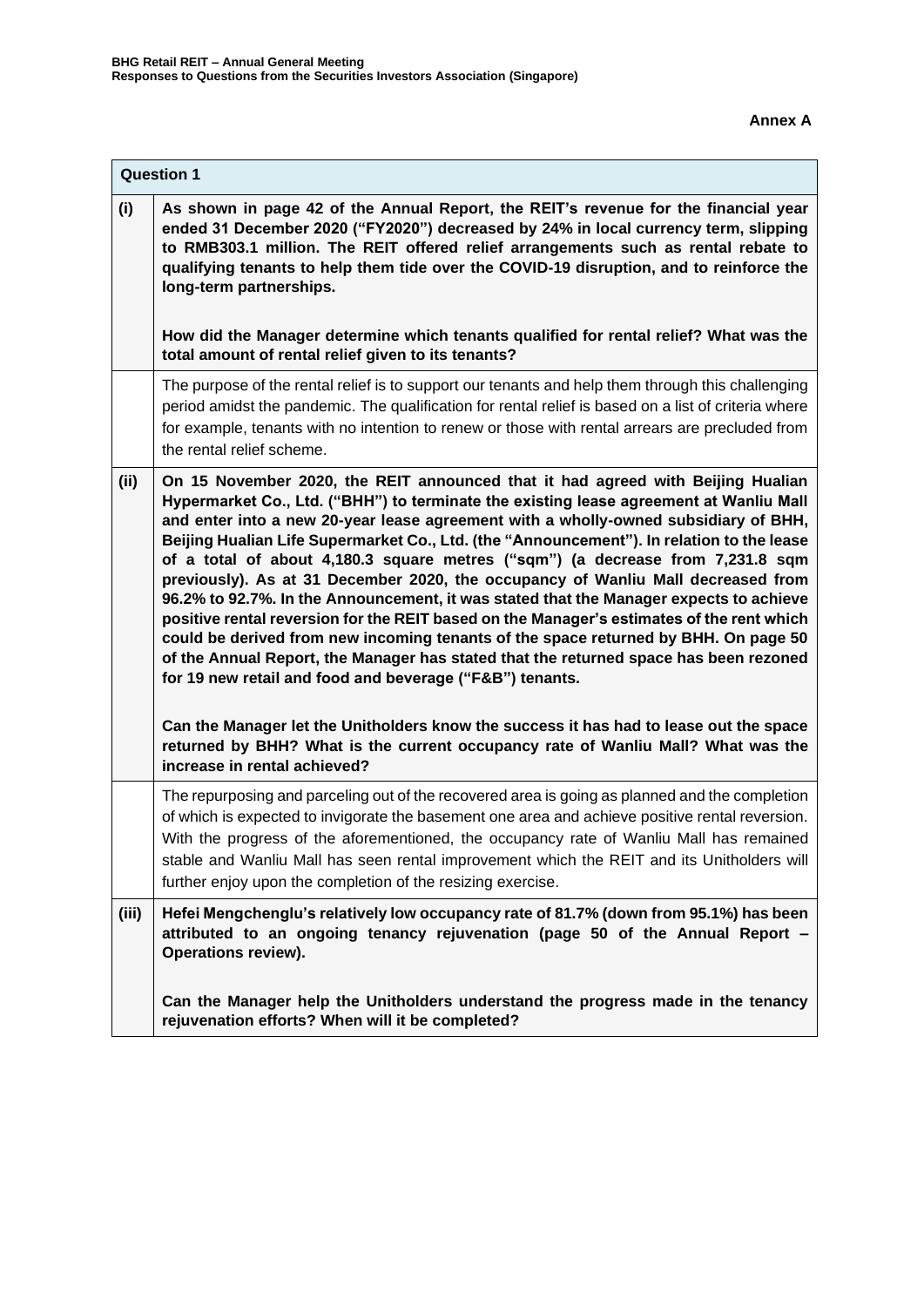| <b>Question 1</b> |                                                                                                                                                                                                                                                                                                                                                                                                                                                                                                                                                                                                                                                                                                                                                                                                                                                                                      |
|-------------------|--------------------------------------------------------------------------------------------------------------------------------------------------------------------------------------------------------------------------------------------------------------------------------------------------------------------------------------------------------------------------------------------------------------------------------------------------------------------------------------------------------------------------------------------------------------------------------------------------------------------------------------------------------------------------------------------------------------------------------------------------------------------------------------------------------------------------------------------------------------------------------------|
|                   | In order to keep up with the changing consumer patterns of our customers, one of the leasing<br>strategies is to look at tenant rejuvenation to further meet the demands of the consumers. In<br>relation to the tenant rejuvenation efforts for Hefei Mengchenglu, we are adopting a phased<br>approach that will see us improving the tenant mix with minimal disruption to mall operations<br>where we will look to bring in more international and national F&B chains amongst others. The<br>tenant selection will take into consideration, amongst others, consumer demand, the resilience<br>of the tenant company, the sustainability of the tenant trade and offerings. The Manager<br>continuously looks to undertake proactive asset management and enhancement of its assets<br>including Hefei Mengchenglu and will update the Unitholders of changes when appropriate. |
| (iv)              | What is the projected rental increase?                                                                                                                                                                                                                                                                                                                                                                                                                                                                                                                                                                                                                                                                                                                                                                                                                                               |
|                   | As the tenancy rejuvenation efforts are still ongoing, we are not able to comment on the<br>projected rental increase. Nevertheless, the Manager's strategy is to bring in suitable and<br>sustainable tenants to serve the needs of our consumers while at the same time maximizing<br>the revenue of our space.                                                                                                                                                                                                                                                                                                                                                                                                                                                                                                                                                                    |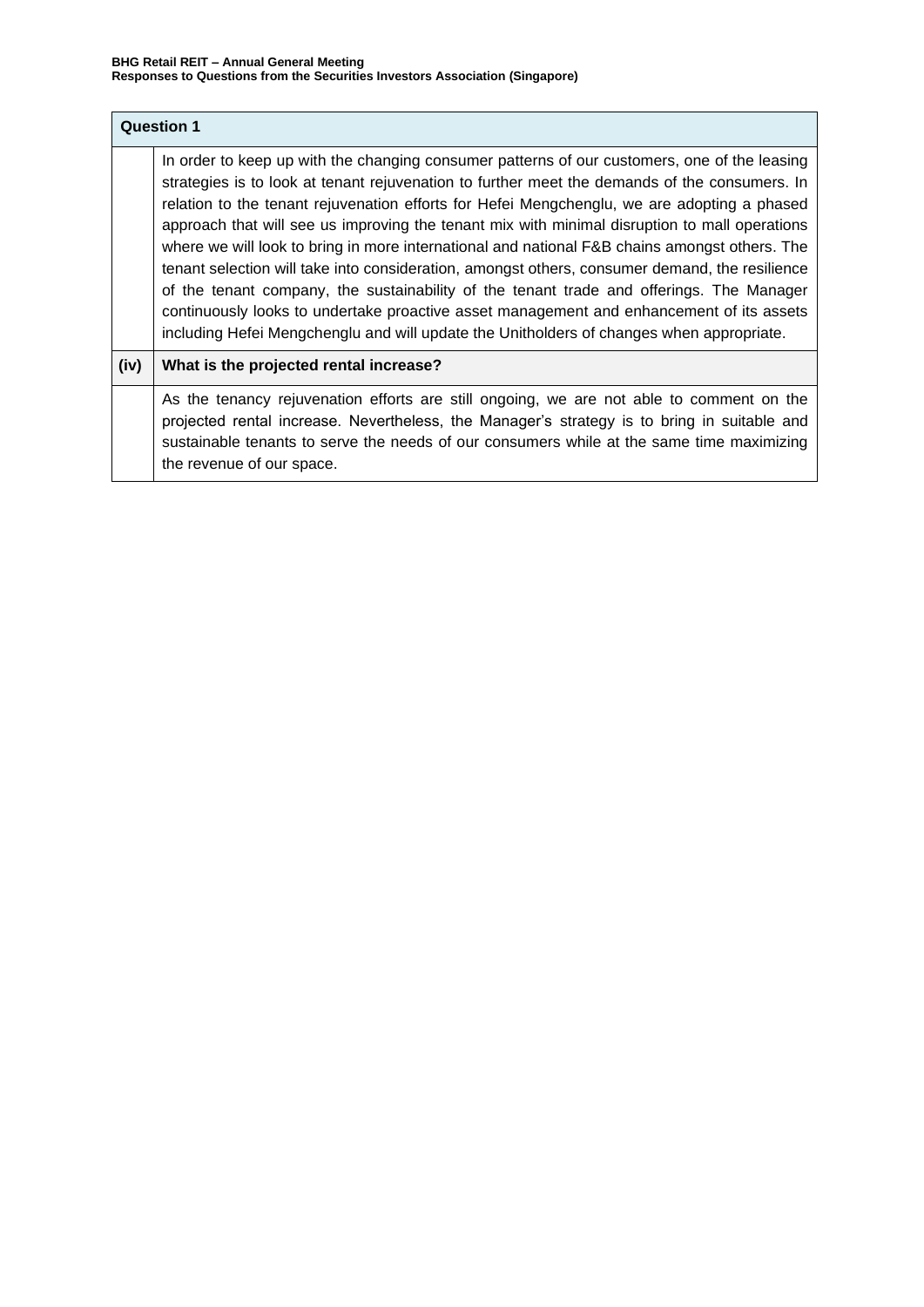| <b>Question 2</b> |                                                                                                                                                                                                                                                                                                                                                                                                                                                                                                                                                                                                                                                                                                                          |  |
|-------------------|--------------------------------------------------------------------------------------------------------------------------------------------------------------------------------------------------------------------------------------------------------------------------------------------------------------------------------------------------------------------------------------------------------------------------------------------------------------------------------------------------------------------------------------------------------------------------------------------------------------------------------------------------------------------------------------------------------------------------|--|
| (i)               | In the Financial Review: Capital management section of the Annual Report (page 56 of<br>the Annual Report), the REIT disclosed that it utilises an offshore secured borrowing<br>facility of S\$240.0 million ("Facility 1"), and two existing onshore secured borrowing<br>facilities of RMB 241.0 million and RMB 61.0 million ("Facility 2" and "Facility 3",<br>respectively). As at 31 December 2020, Facilities 1, 2, and 3 have been fully drawn down.<br>The REIT has also obtained and drawn down from short term facilities of \$6.1 million in<br>FY2020 to finance the payment of interest expenses and working capital.<br>Can the Manager help the Unitholders understand the remaining banking facilities |  |
|                   | available to the REIT?<br>The remaining available banking facilities available to the REIT are disclosed on Page 135 of                                                                                                                                                                                                                                                                                                                                                                                                                                                                                                                                                                                                  |  |
|                   | the Annual Report. The Manager is actively monitoring the onshore and offshore refinancing<br>environment and will pro-actively manage the lead time ahead of the loans' maturity date in its<br>refinancing preparations.                                                                                                                                                                                                                                                                                                                                                                                                                                                                                               |  |
| (ii)              | Can the REIT provide the Unitholders with greater clarity on the unsecured SGD interest-<br>free loan of \$1.1 million?                                                                                                                                                                                                                                                                                                                                                                                                                                                                                                                                                                                                  |  |
|                   | The unsecured S\$1.1 million loan is in connection with the loan interest payment and working<br>capital needs. As at 31 December 2020, the REIT's aggregate leverage is 35.7%, which<br>remains well within the regulatory leverage limit.                                                                                                                                                                                                                                                                                                                                                                                                                                                                              |  |
| (iii)             | Are the REIT's cash flows and distributions sustainable given that it has drawn down<br>short term facilities of \$6.1 million to finance the payment of interest expenses and<br>working capital? In addition to the \$1.1 million unsecured interest-free SGD loan, the<br>REIT has also drawn down \$5 million in SGD secured loan with borrowing rates of 3.70-<br>4.03%.                                                                                                                                                                                                                                                                                                                                            |  |
|                   | The additional drawdown of short-term facilities is to tide over the temporary disruptions arising<br>from the COVID-19 situation. The Manager will continuously take a prudent approach in the<br>management of the REIT's cash flow and distributions.                                                                                                                                                                                                                                                                                                                                                                                                                                                                 |  |
|                   | China's gross domestic product ("GDP") grew 2.3% year-on-year in 2020 and 6.5% in the fourth<br>quarter of 2020 ("4Q 2020"). With the pandemic largely under control, the economy experienced<br>a strong recovery after 1Q 2020. Retail sales of consumer goods were up 4.6% year-on-year<br>for 4Q 2020. Disposable income per capita of urban residents grew 5.7% in 4Q 2020 and 3.5%<br>year-on-year in the financial year ended 31 December 2020 ("FY2020").                                                                                                                                                                                                                                                        |  |
|                   | In line with China's commendable recovery, the REIT's gross revenue recovered 79.9% in<br>2H2020 compared to 2H2019. Looking ahead, we will continue to focus on our strategy to own<br>and manage community-focused heartland malls that complement the needs of surrounding<br>residents; leverage on high population density neighbourhoods; capitalise on the longer-term<br>residents' income growth and consumption upgrade, so as to continue our efforts to ensure the<br>sustainability of our cash flows and distributions.                                                                                                                                                                                    |  |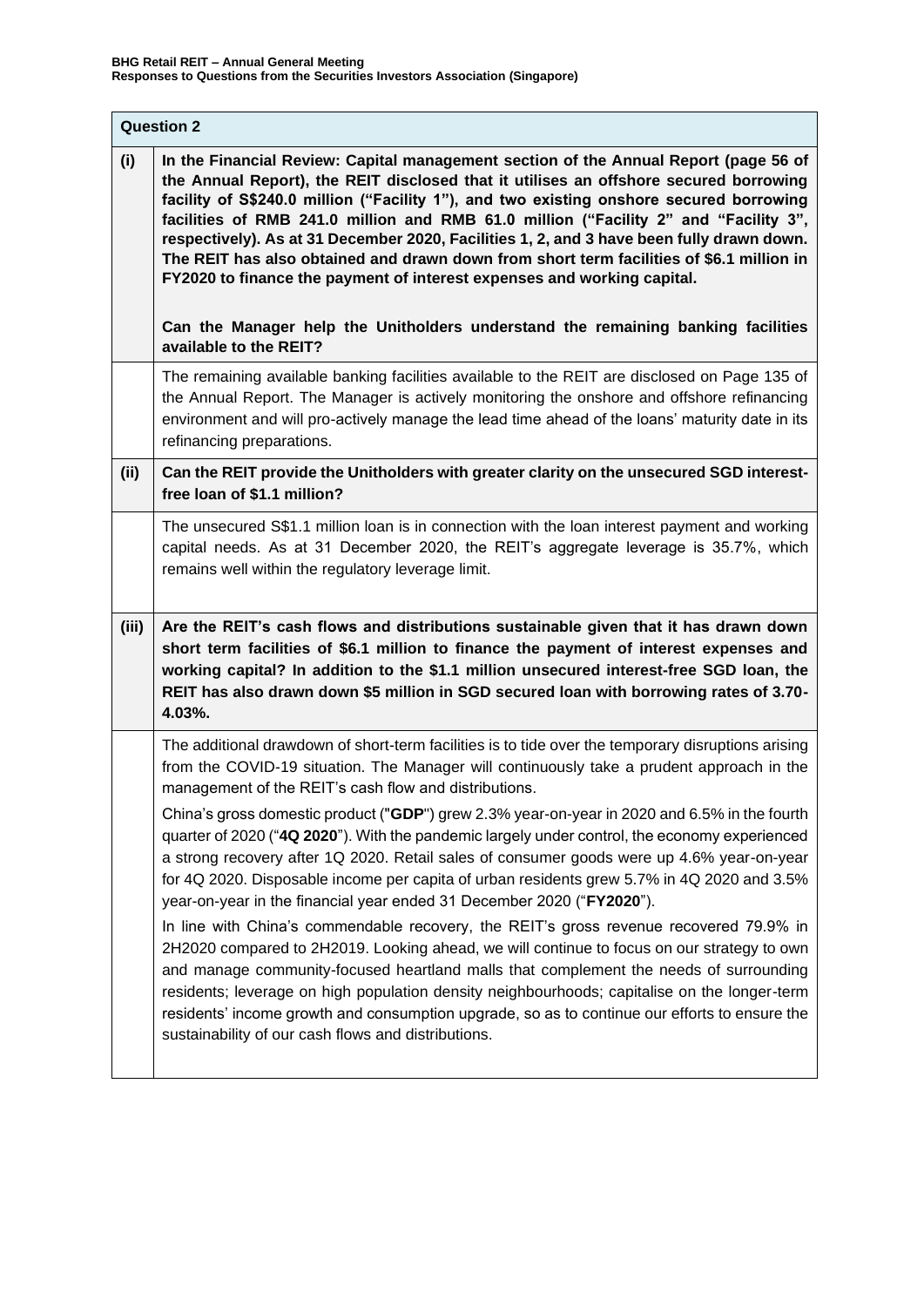| <b>Question 2</b> |                                                                                                                                                                                                                                                                                                                                                                                                                                                                                          |
|-------------------|------------------------------------------------------------------------------------------------------------------------------------------------------------------------------------------------------------------------------------------------------------------------------------------------------------------------------------------------------------------------------------------------------------------------------------------------------------------------------------------|
| (iv)              | The REIT has more than 80% of its borrowings denominated in Singapore dollars and US<br>dollars when all of its assets are denominated in RMB and earning revenue in RMB.                                                                                                                                                                                                                                                                                                                |
|                   | With just 20% of its borrowings denominated in RMB, how effective is the REIT's natural<br>hedge?                                                                                                                                                                                                                                                                                                                                                                                        |
| (v)               | Has the Manager considered the risks associated with the currency mismatch? The<br>group is subject to volatility in the foreign currency translation reserve. Translation<br>difference was a positive \$30.9 million in FY2020 reversing a negative \$(20.1) million<br>amount recognised in the financial year ended 31 December 2019 ("FY2019").                                                                                                                                     |
|                   | The Manager actively reviews its hedging strategy with regards to foreign exchange risk on a<br>holistic basis, weighing the costs of hedging against its benefits and closely monitors the overall<br>macroeconomic environment and currency exchange trends. In addition, as part of the<br>Manager's risk management practice, about 60% of offshore loans were hedged via interest<br>rate swaps. In FY2020, foreign currency translation difference was a positive S\$30.9 million. |